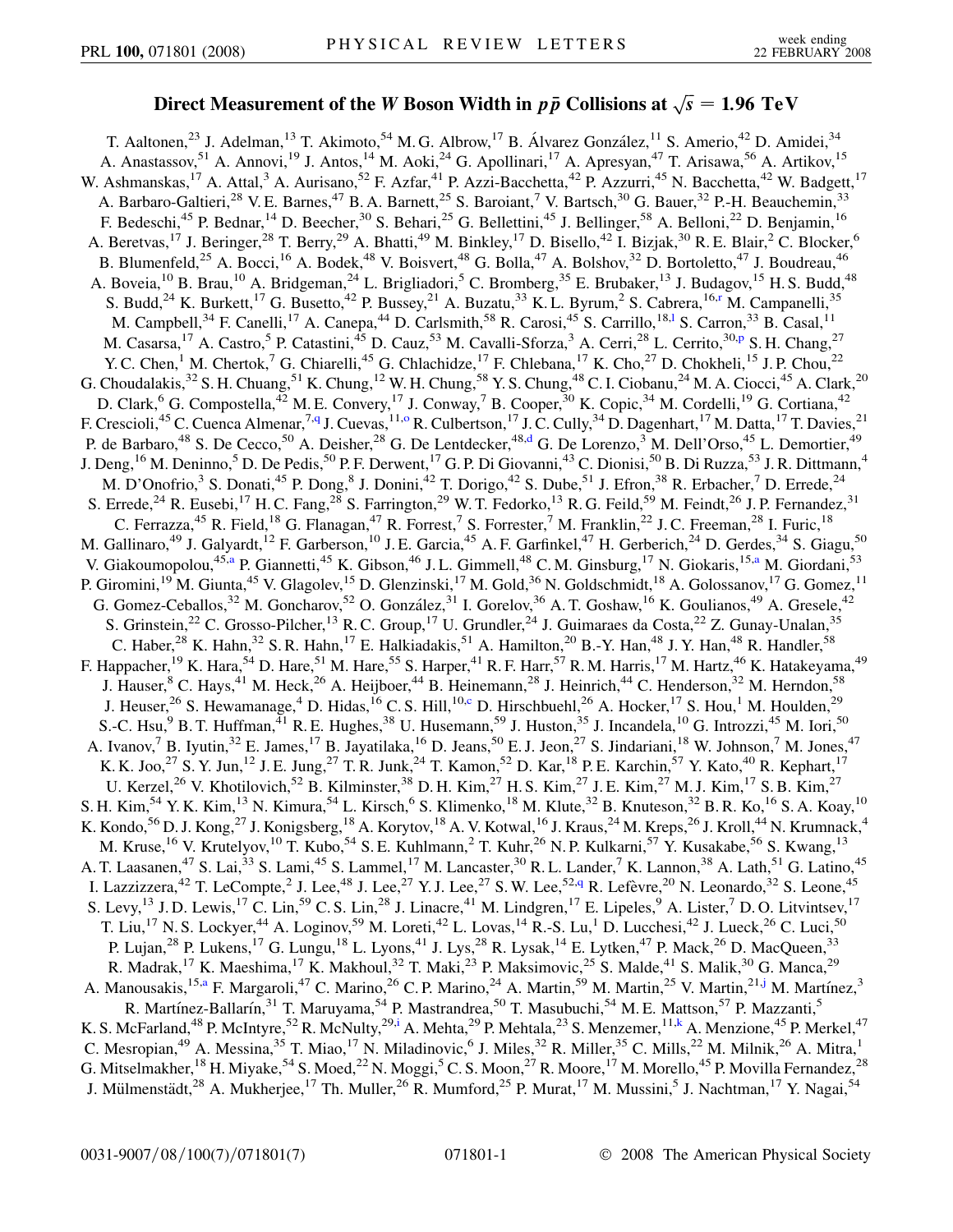<span id="page-1-6"></span><span id="page-1-4"></span><span id="page-1-2"></span>A. Nagano,<sup>54</sup> J. Naganoma,<sup>56</sup> K. Nakamura,<sup>54</sup> I. Nakano,<sup>39</sup> A. Napier,<sup>55</sup> V. Necula,<sup>16</sup> C. Neu,<sup>44</sup> M. S. Neubauer,<sup>24</sup> J. Nielsen, $^{28,f}$  $^{28,f}$  $^{28,f}$  L. Nodulman, $^2$  M. Norman, $^9$  O. Norniella, $^{24}$  E. Nurse, $^{30}$  S. H. Oh, $^{16}$  Y. D. Oh, $^{27}$  I. Oksuzian, $^{18}$  T. Okusawa, $^{40}$ R. Oldeman,<sup>29</sup> R. Orava,<sup>23</sup> K. Osterberg,<sup>23</sup> S. Pagan Griso,<sup>42</sup> C. Pagliarone,<sup>45</sup> E. Palencia,<sup>17</sup> V. Papadimitriou,<sup>17</sup> A. Papaikonomou,<sup>26</sup> A. A. Paramonov,<sup>13</sup> B. Parks,<sup>38</sup> S. Pashapour,<sup>33</sup> J. Patrick,<sup>17</sup> G. Pauletta,<sup>53</sup> M. Paulini,<sup>12</sup> C. Paus,<sup>32</sup> D. E. Pellett,<sup>7</sup> A. Penzo,<sup>53</sup> T. J. Phillips,<sup>16</sup> G. Piacentino,<sup>45</sup> J. Piedra,<sup>43</sup> L. Pinera,<sup>18</sup> K. Pitts,<sup>24</sup> C. Plager,<sup>8</sup> L. Pondrom,<sup>58</sup> X. Portell,<sup>3</sup> O. Poukhov,<sup>15</sup> N. Pounder,<sup>41</sup> F. Prakoshyn,<sup>15</sup> A. Pronko,<sup>17</sup> J. Proudfoot,<sup>2</sup> F. Ptohos,<sup>17[,h](#page-6-12)</sup> G. Punzi,<sup>45</sup> J. Pursley,<sup>58</sup> J. Rademacker,<sup>41[,c](#page-6-7)</sup> A. Rahaman,<sup>46</sup> V. Ramakrishnan,<sup>58</sup> N. Ranjan,<sup>47</sup> I. Redondo,<sup>31</sup> B. Reisert,<sup>17</sup> V. Rekovic,<sup>36</sup> P. Renton,<sup>41</sup> M. Rescigno,<sup>50</sup> S. Richter,<sup>26</sup> F. Rimondi,<sup>5</sup> L. Ristori,<sup>45</sup> A. Robson,<sup>21</sup> T. Rodrigo,<sup>11</sup> E. Rogers,<sup>24</sup> S. Rolli,<sup>55</sup> R. Roser,<sup>17</sup> M. Rossi,<sup>53</sup> R. Rossin,<sup>10</sup> P. Roy,<sup>33</sup> A. Ruiz,<sup>11</sup> J. Russ,<sup>12</sup> V. Rusu,<sup>17</sup> H. Saarikko,<sup>23</sup> A. Safonov,<sup>52</sup> W. K. Sakumoto,<sup>48</sup> G. Salamanna,<sup>50</sup> O. Saltó,<sup>3</sup> L. Santi,<sup>53</sup> S. Sarkar,<sup>50</sup> L. Sartori,<sup>45</sup> K. Sato,<sup>17</sup> A. Savoy-Navarro,<sup>43</sup> T. Scheidle,<sup>26</sup> P. Schlabach,<sup>17</sup> E. E. Schmidt,<sup>17</sup> M. A. Schmidt,<sup>13</sup> M. P. Schmidt,<sup>59</sup> M. Schmitt,<sup>37</sup> T. Schwarz,<sup>7</sup> L. Scodellaro,<sup>11</sup> A. L. Scott,<sup>10</sup> A. Scribano,<sup>45</sup> F. Scuri,<sup>45</sup> A. Sedov,<sup>47</sup> S. Seidel,<sup>36</sup> Y. Seiya,<sup>40</sup> A. Semenov,<sup>15</sup> L. Sexton-Kennedy,<sup>17</sup> A. Sfyria,<sup>20</sup> S. Z. Shalhout,<sup>57</sup> M. D. Shapiro,<sup>28</sup> T. Shears,<sup>29</sup> P. F. Shepard,<sup>46</sup> D. Sherman,<sup>22</sup> M. Shimojima,<sup>54[,n](#page-6-13)</sup> M. Shochet,<sup>13</sup> Y. Shon,<sup>58</sup> I. Shreyber,<sup>20</sup> A. Sidoti,<sup>45</sup> P. Sinervo,<sup>33</sup> A. Sisakyan,<sup>15</sup> A. J. Slaughter,<sup>17</sup> J. Slaunwhite,<sup>38</sup> K. Sliwa,<sup>55</sup> J. R. Smith,<sup>7</sup> F. D. Snider,<sup>17</sup> R. Snihur,<sup>33</sup> M. Soderberg,<sup>34</sup> A. Soha,<sup>7</sup> S. Somalwar,<sup>51</sup> V. Sorin,<sup>35</sup> J. Spalding,<sup>17</sup> F. Spinella,<sup>45</sup> T. Spreitzer,<sup>33</sup> P. Squillacioti,<sup>45</sup> M. Stanitzki,<sup>59</sup> R. St. Denis,<sup>21</sup> B. Stelzer,<sup>8</sup> O. Stelzer-Chilton,<sup>41</sup> D. Stentz,<sup>37</sup> J. Strologas,<sup>36</sup> D. Stuart,<sup>10</sup> J. S. Suh,<sup>27</sup> A. Sukhanov,<sup>18</sup> H. Sun,<sup>55</sup> I. Suslov,<sup>15</sup> T. Suzuki,<sup>54</sup> A. Taffard,<sup>24,[e](#page-6-14)</sup> R. Takashima,<sup>39</sup> Y. Takeuchi,<sup>54</sup> R. Tanaka,<sup>39</sup> M. Tecchio,<sup>34</sup> P. K. Ten[g](#page-6-15),<sup>1</sup> K. Terashi,<sup>49</sup> J. Thom,<sup>17,g</sup> A. S. Thompson,<sup>21</sup> G. A. Thompson,<sup>24</sup> E. Thomson,<sup>44</sup> P. Tipton,<sup>59</sup> V. Tiwari,<sup>12</sup> S. Tkaczyk,<sup>17</sup> D. Toback,<sup>52</sup> S. Tokar,<sup>14</sup> K. Tollefson,<sup>35</sup> T. Tomura,<sup>54</sup> D. Tonelli,<sup>17</sup> S. Torre,<sup>19</sup> D. Torretta,<sup>17</sup> S. Tourneur,<sup>43</sup> W. Trischuk,<sup>33</sup> Y. Tu,<sup>44</sup> N. Turini,<sup>45</sup> F. Ukegawa,<sup>54</sup> S. Uozumi,<sup>54</sup> S. Vallecorsa,<sup>20</sup> N. van Remorte[l](#page-6-1),<sup>23</sup> A. V[a](#page-6-6)rganov,<sup>34</sup> E. Vataga,<sup>36</sup> F. Vázquez,<sup>18,1</sup> G. Velev,<sup>17</sup> C. Vellidis,<sup>45,a</sup> V. Veszpremi,<sup>47</sup> M. Vidal,<sup>31</sup> R. Vidal,<sup>17</sup> I. Vila,<sup>11</sup> R. Vilar,<sup>11</sup> T. Vine,<sup>30</sup> M. Vogel,<sup>36</sup> I. Volobouev,<sup>28,[q](#page-6-3)</sup> G. Volpi,<sup>45</sup> F. Würthwein,<sup>9</sup> P. Wagner,<sup>44</sup> R. G. Wagner,  ${}^{2}$  R. L. Wagner,  ${}^{17}$  J. Wagner-Kuhr,  ${}^{26}$  W. Wagner,  ${}^{26}$  T. Wakisaka,  ${}^{40}$  R. Wallny,  ${}^{8}$  S. M. Wang,  ${}^{1}$  A. Warburton,  ${}^{33}$ D. Waters,<sup>30</sup> M. Weinberger,<sup>52</sup> W. C. Wester III,<sup>17</sup> B. Whitehouse,<sup>55</sup> D. Whiteson,<sup>44[,e](#page-6-14)</sup> A. B. Wicklund,<sup>2</sup> E. Wicklund,<sup>17</sup> G. Williams,  $33$  H. H. Williams,  $44$  P. Wilson,  $17$  B. L. Winer,  $38$  P. Wittich,  $17.9$  S. Wolbers,  $17$  C. Wolfe,  $13$  T. Wri[g](#page-6-15)ht,  $34$  X. Wu,  $20$ S. M. Wynne,<sup>29</sup> A. Yagil,<sup>9</sup> K. Ya[m](#page-6-16)amoto,<sup>40</sup> J. Yamaoka,<sup>51</sup> T. Yamashita,<sup>39</sup> C. Yang,<sup>59</sup> U.K. Yang,<sup>13,m</sup> Y.C. Yang,<sup>27</sup> W. M. Yao,<sup>28</sup> G. P. Yeh,<sup>17</sup> J. Yoh,<sup>17</sup> K. Yorita,<sup>13</sup> T. Yoshida,<sup>40</sup> G. B. Yu,<sup>48</sup> I. Yu,<sup>27</sup> S. S. Yu,<sup>17</sup> J. C. Yun,<sup>17</sup> L. Zanello,<sup>50</sup>

<span id="page-1-5"></span><span id="page-1-3"></span><span id="page-1-1"></span>A. Zanetti,<sup>53</sup> I. Zaw,<sup>22</sup> X. Zhang,<sup>24</sup> Y. Zheng,<sup>8,[b](#page-6-17)</sup> and S. Zucchelli<sup>5</sup>

## (CDF Collaboration)

<sup>1</sup>*Institute of Physics, Academia Sinica, Taipei, Taiwan 11529, Republic of China*<br><sup>2</sup><sup>4</sup> *League Mational Laboratory, Argonna Illinois 60430, USA* 

*Argonne National Laboratory, Argonne, Illinois 60439, USA* <sup>3</sup>

<span id="page-1-0"></span>*Institut de Fisica d'Altes Energies, Universitat Autonoma de Barcelona, E-08193, Bellaterra (Barcelona), Spain* <sup>4</sup>

<sup>4</sup>Baylor University, Waco, Texas 76798, USA<br><sup>5</sup> Istitute Nazionale di Fisica Nucleare, University of Bologna, La

*Istituto Nazionale di Fisica Nucleare, University of Bologna, I-40127 Bologna, Italy* <sup>6</sup>

*Brandeis University, Waltham, Massachusetts 02254, USA* <sup>7</sup>

*University of California, Davis, Davis, California 95616, USA* <sup>8</sup>

*University of California, Los Angeles, Los Angeles, California 90024, USA* <sup>9</sup>

<sup>9</sup>University of California, San Diego, La Jolla, California 92093, USA<br><sup>10</sup>University of California, Santa Barbara, Santa Barbara, California 93106, USA<br><sup>11</sup>Instituto de Fisica de Cantabria, CSIC-University of Cantabria,

*FIN-00014, Helsinki, Finland*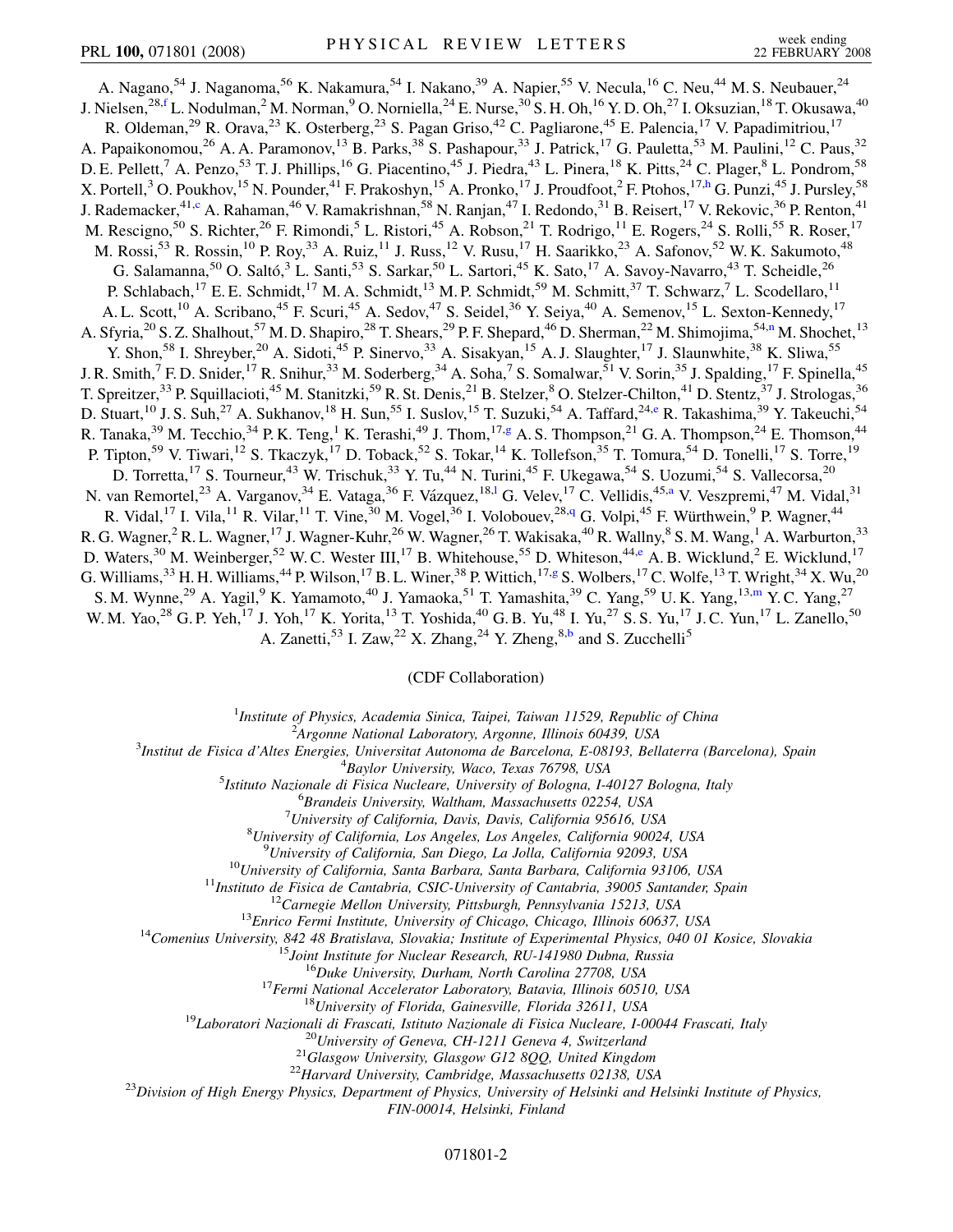<sup>24</sup>University of Illinois, Urbana, Illinois 61801, USA<br><sup>25</sup>The Johns Hopkins University, Baltimore, Maryland 21218, USA<br><sup>26</sup>Institut für Experimentelle Kernphysik, Universität Karlsruhe, 76128 Karlsruhe, Germany<br><sup>27</sup>Cent

*Seoul National University, Seoul 151-742, Korea;*

*Sungkyunkwan University, Suwon 440-746, Korea;*

*Korea Institute of Science and Technology Information, Daejeon, 305-806, Korea;*

Chonnam National University, Gwangju, 500-757, Korea<br><sup>28</sup>Ernest Orlando Lawrence Berkeley National Laboratory, Berkeley, California 94720, USA<br><sup>29</sup>University of Liverpool, Liverpool L69 7ZE, United Kingdom<br><sup>30</sup>University

<sup>33</sup>Institute of Particle Physics: McGill University, Montréal, Canada H3A 2T8

and University of Toronto, Toronto, Canada M5S 1A7<br><sup>34</sup>University of Michigan, Ann Arbor, Michigan 48109, USA<br><sup>35</sup>Michigan State University, East Lansing, Michigan 48824, USA<br><sup>36</sup>University of New Mexico, Albuquerque, New

<sup>41</sup>University of Oxford, Oxford OX1 3RH, United Kingdom<br><sup>42</sup>Istituto Nazionale di Fisica Nucleare, University of Padova, Sezione di Padova-Trento, I-35131 Padova, Italy<br><sup>43</sup>LPNHE, Universite Pierre et Marie Curie/IN2P3-C

<sup>47</sup>Purdue University, West Lafayette, Indiana 47907, USA<br><sup>48</sup>University of Rochester, Rochester, New York 14627, USA<br><sup>48</sup>University of Rochester, Rochester, New York 14627, USA<br><sup>50</sup>Ustituto Nazionale di Fisica Nucleare,

<sup>59</sup>*Yale University, New Haven, Connecticut 06520, USA*

(Received 22 October 2007; published 19 February 2008)

A direct measurement of the total decay width of the *W* boson  $\Gamma_W$  is presented using 350 pb<sup>-1</sup> of data A direct measurement of the total decay width of the *w* boson I  $\psi$  is presented using 550 pot of data from  $p\bar{p}$  collisions at  $\sqrt{s} = 1.96$  TeV collected with the CDF II detector at the Fermilab Tevatron. The width is determined by normalizing predicted signal and background distributions to 230 185 *W* candidates decaying to  $e\nu$  and  $\mu\nu$  in the transverse-mass region 50  $\lt M_T \lt 90$  GeV and then fitting the predicted shape to 6055 events in the high- $M_T$  region,  $90 \le M_T \le 200$  GeV. The result is  $\Gamma_W =$  $2032 \pm 45$ <sub>stat</sub>  $\pm 57$ <sub>syst</sub> MeV, consistent with the standard model expectation.

DOI: [10.1103/PhysRevLett.100.071801](http://dx.doi.org/10.1103/PhysRevLett.100.071801) PACS numbers: 13.38.Be, 14.70.Fm

The decay widths of the *W* and *Z* bosons that mediate the weak interaction are precisely predicted within the standard model (SM). At Born level the *W* width  $\Gamma_W$ and mass  $M_W$  are related through the precisely determined Fermi coupling constant,  $G_F$ . Beyond leading order, higher-order electroweak (EW) and quantumchromodynamic (QCD) corrections,  $\delta_{\text{EW}} \approx -0.4\%$  and  $\delta_{\rm OCD} \approx 2.5\%$ , respectively, modify the relation such that

 $\Gamma_W = \frac{3G_F M_W^3}{\sqrt{8}\pi} (1 + \delta_{EW} + \delta_{QCD})$  [\[1](#page-6-18)[,2](#page-6-19)]. The uncertainty on the SM prediction  $\Gamma_W = 2091 \pm 2$  MeV is dominated by the uncertainty on  $M_W$  with smaller contributions from the uncertainties on the higher-order corrections [[3\]](#page-6-20). Uncertainties on SM parameters, such as the Higgs boson mass, affect this prediction very weakly, and so a measurement allows an unambiguous test of the SM that can also be used to constrain other SM parameters such as the  $V_{\rm cs}$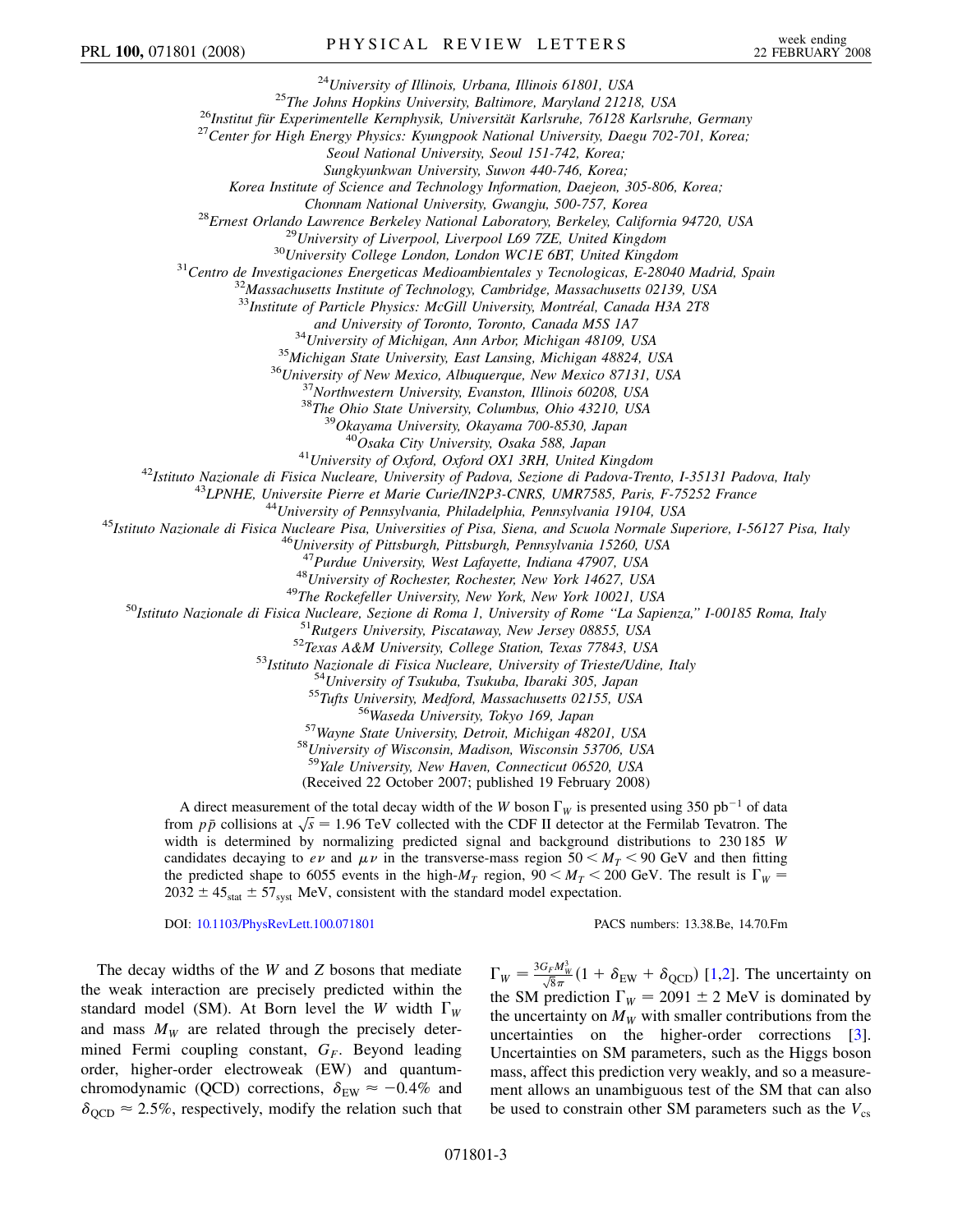Cabibbo-Kobayashi-Maskawa matrix element [[4\]](#page-6-21). The combination of published direct measurements of  $\Gamma_W$ from  $p\bar{p}$  collisions at the Tevatron [[5](#page-6-22)] and  $e^+e^-$  collisions at LEP-II [[6](#page-6-23)] has an uncertainty of 2.7% with the most precise determination from a single experiment (ALEPH) having an uncertainty of 5.1%. The most precise indirect determination [\[7](#page-6-24)] of  $\Gamma_W$  from a measurement of the ratio  $R = \frac{\sigma(p\bar{p}\rightarrow W \rightarrow \ell \nu)}{\sigma(p\bar{p}\rightarrow Z \rightarrow \ell^+ \ell^-)}$  $\frac{\sigma(p p \rightarrow W \rightarrow \ell \nu)}{\sigma(p \bar{p} \rightarrow Z \rightarrow \ell^+ \ell^-)}$  has an uncertainty of 2%.

This Letter presents the world's most precise direct determination of  $\Gamma_W$  from a single experiment. The analysis uses  $W \rightarrow e \nu(\mu \nu)$  data with integrated luminosities of  $370(330)$  pb<sup>-1</sup> collected by the CDF II detector at the Fermilab Tevatron.

Neutrinos are undetectable by the CDF II detector and hence the invariant mass of the *W* boson cannot be reconstructed.  $\Gamma_W$  is therefore determined from a fit to the distribution of the *W* transverse mass  $M_T =$  $2(p_T^{\ell} p_T^{\nu} - \vec{p}_T^{\ell} \cdot \vec{p}_T^{\nu})$  $\overline{a}$ , where  $\vec{p}_{T}^{\ell}$  and  $\vec{p}_{T}^{\nu}$  are the measured transverse momentum of the charged lepton and the transverse momentum of the neutrino as inferred from the observed missing transverse energy, respectively.

The components of the CDF II detector relevant to this analysis are described briefly here; a more complete description can be found elsewhere [[8](#page-6-25)]. A silicon microstrip detector [\[9\]](#page-6-26) is used to measure the distance of closest approach in the transverse plane,  $d_0$ , of charged particles to the beam line. The momenta of charged particles are measured using a 96-layer drift chamber (COT) [[10](#page-6-27)] inside a 1.4 T solenoid. Electromagnetic and hadronic calorimeters, arranged in a projective tower geometry, cover the pseudorapidity range  $|\eta|$  < 3.64 [\[11\]](#page-6-28). In the region  $|\eta|$  < 1*:*0, a lead/scintillator electromagnetic calorimeter (CEM) [\[12\]](#page-6-29) measures electron energies and proportional chambers embedded at the shower maximum provide further information on shower shapes and positions. A system of drift chambers outside the calorimeters is used to identify muons in the region  $|\eta|$  < 1.0 [[13](#page-6-30)].

 $W \rightarrow e \nu$  candidate events are selected by a large transverse energy electron trigger, and the electron shower is required to have transverse energy  $E_T^e > 25$  GeV [\[11\]](#page-6-28) in the CEM. The ratio of the energy measured in the CEM and the charged-track momentum measured in the COT,  $E/p$ , must satisfy  $0.8 \leq E/p \leq 1.3$ . The ratio of energy deposited in the hadronic (HAD) and CEM calorimeter towers is required to satisfy  $E_{\text{HAD}}/E_{\text{CEM}} < 0.07$ . The electron shower must be contained within a fiducial region of the CEM, away from calorimeter cell boundaries, and have a typical electron lateral shower profile. Contamination by  $Z \rightarrow e^+e^-$  events is reduced by rejecting events with an additional high  $p_T$  track of opposite charge pointing to an uninstrumented region of the calorimeter.

 $W \rightarrow \mu \nu$  candidate events are selected by a large  $p_T$ muon trigger and are required to contain a COT track, well matched to a track segment in the muon chambers, with

 $p_T^{\mu} > 25$  GeV. The energy deposited in the CEM and HAD must be consistent with the passage of a minimum-ionizing particle. Requirements on the track  $d_0$  and fit  $\chi^2$  are imposed to reject background. Events consistent with cosmic rays or those with an additional high- $p<sub>T</sub>$  track consistent with  $Z \rightarrow \mu^+ \mu^-$  decays are removed.

The existence of a neutrino is inferred from a transverse momentum imbalance. The missing transverse momentum,  $\vec{p}_T^{\nu} \equiv -(\vec{p}_T^{\ell} + \vec{u})$ , must satisfy  $p_T^{\nu} > 25$  GeV. The components of the recoil transverse energy vector  $\vec{u}$ are defined as  $\sum_i E_i \sin\theta_i(\cos\phi_i, \sin\phi_i)$ , for calorimeter towers *i* with  $|\eta|$  < 3.64, excluding those traversed by and surrounding the charged lepton.  $\vec{u}$  receives contributions from initial-state QCD radiation, underlying-event energy, final-state photon radiation, and overlapping  $p\bar{p}$ interactions. To reduce backgrounds and improve transverse-mass resolution, the recoil energy must satisfy  $u < 20$  GeV. The  $W \rightarrow e \nu(\mu \nu)$  sample consists of 127 432 (108 808) candidate events in the range 50 *<*  $M_T$  < 200 GeV and 3436 (2619) in the high  $M_T$  range of  $90 < M_T < 200$  GeV.

Since the *W* and *Z* bosons share a common production mechanism and the momenta of *Z* bosons can be directly reconstructed from their decay products,  $Z \rightarrow \ell^+ \ell^-$  decays are used to model the detector's response to  $W \rightarrow \ell \nu$ events. Samples of  $Z \rightarrow e^+e^-(\mu^+\mu^-)$  candidates are selected by requiring two charged leptons, with the same requirements as the *W* lepton candidates, with the exception that the muon chamber track match requirement is removed for one of the muons in the  $Z \rightarrow \mu^+ \mu^-$  pair. The  $\ell^+ \ell^-$  invariant mass is required to satisfy 80  $\lt M^{\ell\ell}$ 100 GeV. 2909 (6721)  $Z \to e^+e^-(\mu^+\mu^-)$  events with recoil energy  $u < 20$  GeV are used to determine the scale and resolution of the lepton energy and momentum measurements. A second set of  $Z \rightarrow e^+e^-(\mu^+\mu^-)$  events with the *u* cut replaced by a di-lepton transverse momentum cut,  $p_T^{\ell\ell}$  < 50 GeV, are used to constrain the *W* boson's transverse momentum spectrum and to provide an empirical model of the recoil.

The *W* boson  $M_T$  spectrum is modeled using a Monte Carlo (MC) simulation. The CTEQ6M [\[14\]](#page-6-31) parton distribution functions (PDFs) are used, and *W* boson in- $\alpha$  are used, and *w* boson invariant masses  $\sqrt{\hat{s}}$  are generated according to an energydependent Breit-Wigner distribution:  $\sigma(\hat{s}) \sim [\hat{s}(1 - \hat{s})]$  $M_W^2/\hat{s})^2 + \hat{s} \Gamma_W^2 / M_W^2$ <sup>-1</sup>. Higher-order QCD effects are included by generating the *W* bosons with a  $p<sub>T</sub>$  distribution from a resummed next-to-leading order (NLO) QCD calculation  $[15]$  $[15]$  $[15]$  with the nonperturbative prescription of  $[16]$  $[16]$ . Photon radiation from the charged lepton is simulated using a  $\mathcal{O}(\alpha)$  matrix-element calculation [[17\]](#page-6-34). Corrections for EW box diagrams are applied from [\[18\]](#page-6-35).

The charged leptons and radiated photons are passed through a custom detector simulation that models in detail the energy loss due to ionization and bremsstrahlung. The simulation also includes a parametric model of the  $\vec{u}$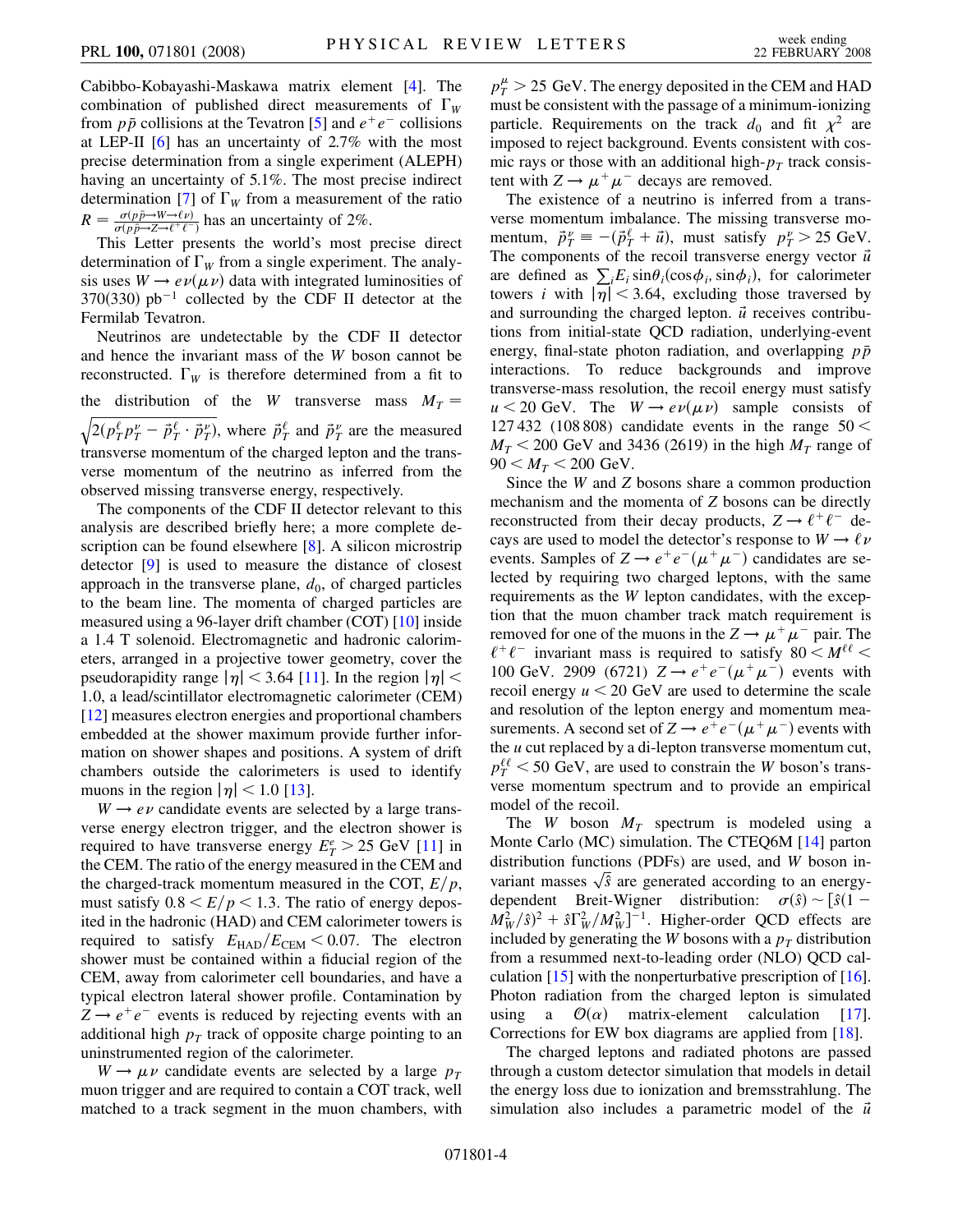measurement as a function of the boson  $p<sub>T</sub>$ , tuned on data as described below. The same kinematic and geometric cuts used to select candidate events in the data are applied to the simulation.

This measurement relies on the accurate modeling of the  $M<sub>T</sub>$  distribution over a wide range. The most important sources of systematic uncertainty affecting the  $M_T$  shape arise from the charged-lepton energy and momentum scales and resolutions, the recoil modeling, and the presence of backgrounds. All systematic uncertainties are evaluated by varying parameters in the simulation and then fitting the resulting  $M_T$  spectra with the nominal spectra. Uncertainties have been calculated separately for the fit region  $M_T^{\text{cut}} < M_T < 200$  GeV for  $M_T^{\text{cut}}$  values ranging from 80 to 110 GeV. While the statistical uncertainty decreases as  $M_T^{\text{cut}}$  is lowered, the systematic uncertainty increases. A value of  $M_T^{\text{cut}} = 90 \text{ GeV}$  gives the smallest total uncertainty. Backgrounds are added to the simulation  $M_T$  spectra which are then normalized to the number of data events in the region  $50 < M_T < 90$  GeV.

The COT momentum scale is determined from a fit to the  $Z \rightarrow \mu^+ \mu^-$  invariant-mass distribution with the Z mass  $M_Z$  constrained to the world average value [[3](#page-6-20)]. A consistent COT momentum scale is obtained from fits to the  $\mu^+ \mu^-$  invariant-mass distributions from  $J/\psi$  and Y decays [\[8](#page-6-25)]. The difference between the three determinations has a negligible effect on this analysis. The contribution to the uncertainty on  $\Gamma_W$  in the  $W \to \mu \nu$  channel  $\Delta\Gamma_W^{\mu\nu}$  arising from the 0.04% uncertainty in the COT momentum scale, due to the  $Z \rightarrow \mu^+ \mu^-$  statistics, is  $\Delta \Gamma_W^{\mu\nu} = 17$  MeV.

By scaling the resolutions predicted by a GEANT [\[19\]](#page-6-36) simulation of the COT to match the observed di-muon invariant-mass distribution in  $Z \rightarrow \mu^+ \mu^-$  decays, a momentum resolution of  $\sigma(1/p_T) = (5.4 \pm 0.2) \times$  $10^{-4}$  GeV<sup>-1</sup> is obtained. A consistent  $\sigma(1/p_T)$  is determined using the  $E/p$  distribution of the  $W \rightarrow e \nu$  data. The combined uncertainties from the  $Z \rightarrow \mu^+ \mu^-$  and  $E/p$  fits for the COT resolution give  $\Delta \Gamma_W^{\mu\nu} = 26$  MeV.

The CEM energy scale and resolution are determined from fits to the  $Z \rightarrow e^+e^-$  invariant-mass distribution with  $M<sub>Z</sub>$  constrained to the world average value [[3](#page-6-20)] and to the  $E/p$  distribution of electrons in  $W \rightarrow e \nu$  events. The scales determined from the two methods are consistent and are combined with an uncertainty of 0.04%. The contribution to the uncertainty on  $\Gamma_W$  in the  $W \to e\nu$  channel  $\Delta \Gamma_W^{e\nu}$ arising from this uncertainty is  $\Delta \Gamma_W^{ev} = 17$  MeV.

Determinations of the CEM resolution term  $\kappa$  defined by the CEM resolution function  $\sigma(E)/E = 13.5\%$  $\sqrt{E_T(\text{GeV})} \oplus \kappa$  [\[12\]](#page-6-29) from  $E/p$  and  $Z \rightarrow e^+e^-$  fits differ by  $1.6\sigma$ . They are combined and an uncertainty is assigned that spans both values, as well as the values obtained when the *E/p* fit region is varied, to give  $\kappa = 1.1 \pm 0.4\%$ . This uncertainty on the CEM resolution gives  $\Delta \Gamma_W^{\text{ev}} = 31 \text{ MeV}$ .

Energy loss by electrons and photons in the solenoid coil and associated material prior to the CEM, as well as energy leakage into the hadronic calorimeter, are parametrized based on the results of a GEANT simulation. In addition to these simulated sources of CEM nonlinearity, an additional per-particle intrinsic nonlinearity is determined from the  $W(Z) \rightarrow e \nu(e^+e^-)$  data by fitting the  $E/p$  distribution in bins of  $E_T$ . Its uncertainty gives  $\Delta \Gamma_W^{ev} = 12$  MeV, resulting in a total uncertainty of 21 MeV on  $\int_W^{ev}$  from the uncertainties on the electron energy scale determination. Finally, uncertainties in the modeling of very low-energy photons and the amount of passive material prior to the COT give  $\Delta \Gamma_W^{ev} = 13$  MeV.

The recoil transverse energy vector  $\vec{u}$  is used to determine  $\vec{p}^{\nu}_{T}$  and hence  $M_{T}$ . Since  $\vec{u}$  comes predominantly from initial-state QCD radiation, which is balanced by the *W* or *Z*  $p_T$ , we form an empirical model of  $\vec{u}$  as a function of  $p_T^{\ell\ell}$ . The parameters of the model are varied according to the covariance matrices obtained in fits to *Z* data. The resulting uncertainties on  $\vec{u}$  from the recoil model give  $\Delta\Gamma_W^{ev}(\Delta\Gamma_W^{\mu\nu}) = 54(49)$  MeV. The uncertainty in the modeling of the  $p_T^W$  distribution is determined by fitting the  $p_T^{\ell\ell}$ distribution in  $Z \rightarrow \ell^+ \ell^-$  decays and results in a 7 MeV common uncertainty on  $\Gamma_W$ .

<span id="page-4-0"></span>

FIG. 1. The transverse-mass distributions of the  $W \to e\nu$  data (a) and  $W \to \mu\nu$  data (b) compared to the best fit.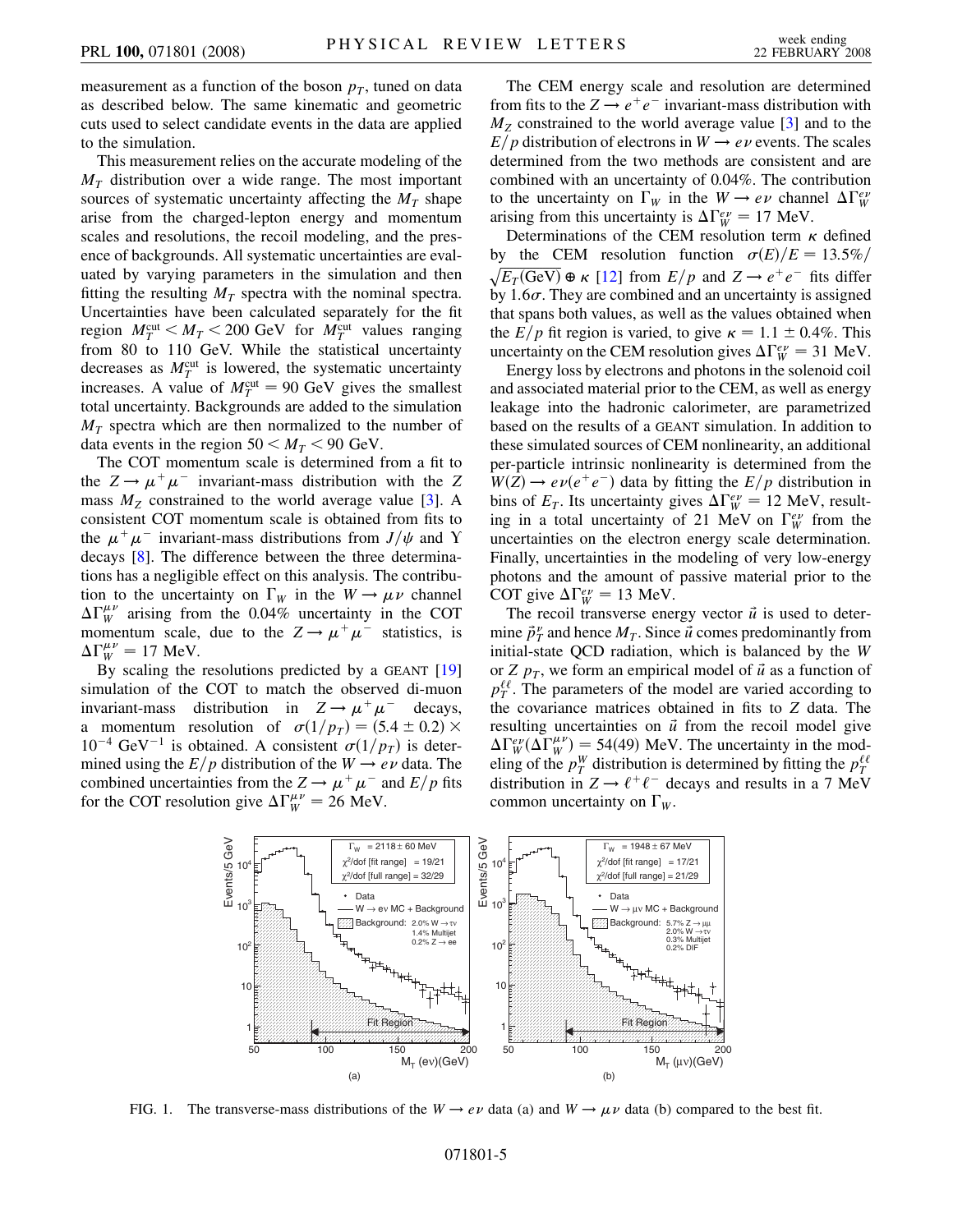Several background processes can mimic the *W* signal. The process  $W \rightarrow \tau \nu \rightarrow \ell \nu \nu \nu$  has a signature similar to  $W \rightarrow \ell \nu$  decays, but with lower  $M_T$ .  $Z \rightarrow \ell^+ \ell^-$  events, where only one lepton is identified, can be reconstructed as *W* candidates. These two backgrounds can be accurately determined from MC simulation. QCD multijet backgrounds arise when one jet mimics a charged lepton and another is mismeasured to produce an energy imbalance. Since the region with apparently low  $p_T^{\nu}$  is enriched in QCD background, the background is estimated from a fit to the  $p_T^{\nu}$  distribution in events where the  $p_T^{\nu}$  and low  $M_T$  cut are not applied and in which some of the charged-lepton identification cuts have been reversed. The signal spectrum is taken from the simulation. A decay-in-flight (DIF) background to the  $W \to \mu \nu$  signal arises when kaons or pions decay to  $\mu \nu$  inside the COT, resulting in mismeasured  $p_T^{\mu}$ and a large  $\chi^2$  value between the COT hits assigned to the track and the fitted track trajectory. This background is estimated from the  $\chi^2$  and  $d_0$  distributions of  $W \to \mu \nu$ events using  $Z \rightarrow \mu^+ \mu^-$  events as a reference sample with negligible background. The background fractions over the entire region  $50 < M_T < 200$  GeV are indicated in Fig. [1](#page-4-0). In the  $90 < M_T < 200$  GeV fit region the background fraction is  $4.0 \pm 0.2\%$  (10.8  $\pm$  0.3%) in the  $e\nu(\mu\nu)$  channel. Varying the backgrounds within these overall normalization uncertainties, as well as varying their  $M<sub>T</sub>$  shapes, gives  $\Delta \Gamma_W^{ev}(\Delta \Gamma_W^{\mu\nu}) = 32(33)$  MeV.

We also investigate small systematic uncertainties due to PDFs,  $M_W$ , EW corrections, lepton identification, and acceptance. The uncertainty on  $\Gamma_W$  arising from PDFs is determined using the variations defined by the CTEQ6M PDF eigenvector basis [\[14\]](#page-6-31) which span a 90% confidence interval. The resulting  $\Gamma_W$  shifts are divided by 1.6 to obtain  $1\sigma$  uncertainties [\[20\]](#page-6-37), giving  $\Delta\Gamma_W = 16$  MeV in both channels. A systematic uncertainty of 12 MeV is added in quadrature to this to account for higher-order QCD effects not implemented in the MC simulation. These were estimated from a comparison of the width obtained using NLO and next-to-next-to-leading order (NNLO) PDFs  $[21]$  $[21]$  $[21]$ . Varying  $M_W$  by the uncertainty of  $\pm$ 29 MeV [[3\]](#page-6-20) from the central value of 80.403 GeV changes  $\Gamma_W$  by  $\mp 9$  MeV in each channel.

The impact of higher-order EW corrections is determined by comparing simulated samples of  $W \rightarrow \ell \nu \gamma$ and  $W \rightarrow \ell \nu \gamma \gamma$  events generated by PHOTOS [\[22\]](#page-6-39). Uncertainties on  $\Gamma_W^{ev}(\Gamma_W^{\mu\nu})$  of 8(1) MeV were obtained. The correction due to EW box diagrams was determined to be 12 MeV in both channels. A systematic uncertainty of 6 MeV in this correction was assigned from its dependence on the recoil resolution.

The uncertainty in simulating lepton identification variables was constrained from  $Z \rightarrow \ell^+ \ell^-$  decays and gives  $\Delta \Gamma_W^{ev}(\Delta \Gamma_W^{\mu\nu}) = 10(6)$  MeV. Variations in the simulation of the detector acceptance results in further small uncertainties of 3(4) MeV in the  $e\nu(\mu\nu)$  channel. Table [I](#page-5-0) summarizes the sources of uncertainty described above.

<span id="page-5-0"></span>TABLE I. The sources of uncertainty (in MeV) on  $\Gamma_W$  for the  $W \rightarrow e \nu$  and  $W \rightarrow \mu \nu$  measurements. If there is a correlated source of error between the two measurements its contribution to each measurement is listed in the third column, labeled C.

| Source                           |    |    |    |
|----------------------------------|----|----|----|
| <b>Statistics</b>                | 60 | 67 |    |
| Lepton $E$ or $p$ scale          | 21 | 17 | 12 |
| Lepton $E$ or $p$ resolution     | 31 | 26 |    |
| Electron energy loss simulation  | 13 |    |    |
| Recoil model                     | 54 | 49 |    |
| $p_T^W$                          | 7  | 7  |    |
| <b>Backgrounds</b>               | 32 | 33 |    |
| <b>PDFs</b>                      | 20 | 20 | 20 |
| $M_W$                            | 9  | 9  | 9  |
| EW radiative corrections         | 10 | 6  | 6  |
| Lepton ID/acceptance             | 10 |    |    |
| Total systematic                 | 79 | 71 | 27 |
| Total (statistic $+$ systematic) | 99 | 98 | 27 |

A binned likelihood fit to simulated  $M_T$  spectra with  $\Gamma_W$ as a free parameter over the region  $90 < M_T < 200$  GeV gives  $\Gamma_W^{ev} = 2118 \pm 60_{\text{stat}}$  MeV and  $\Gamma_W^{\mu\nu} = 1948 \pm 100$  $67<sub>stat</sub>$  MeV. Figure [1](#page-4-0) shows the  $M<sub>T</sub>$  distributions of the data with the best fits. The two results have a common uncertainty of 27 MeV and are combined using the BLUE method [[23](#page-6-40)] to give  $\Gamma_W = 2032 \pm 45_{stat} \pm 57_{syst}$  MeV. The combination has a  $\chi^2$  of 1.6 and a total uncertainty of 73 MeV. No statistically significant difference is found between fits using positively or negatively charged leptons. As a cross-check,  $\Gamma_W$  was also determined from a fit to  $p_T^{\ell}$ , which has a different sensitivity to many of the systematics, and a value of  $\Gamma_W$  consistent with the  $M_T$  fit at the  $<$ 1 $\sigma$  level was obtained.

The result presented in this Letter is the most precise direct measurement of the *W* width. It can be combined with published Tevatron direct width measurements [\[5](#page-6-22)] to give a Tevatron average of  $\Gamma_W = 2056 \pm 62$  MeV. A further combination with the preliminary value obtained from  $e^+e^-$  collisions,  $\Gamma_W = 2196 \pm 84$  MeV [\[24\]](#page-6-41), gives a new world average value of  $\Gamma_W = 2106 \pm 50$  MeV, in good agreement with the SM prediction.

We thank the Fermilab staff and the technical staffs of the participating institutions for their vital contributions. This work was supported by the US Department of Energy and National Science Foundation; the Italian Istituto Nazionale di Fisica Nucleare; the Ministry of Education, Culture, Sports, Science, and Technology of Japan; the Natural Sciences and Engineering Research Council of Canada; the National Science Council of the Republic of China; the Swiss National Science Foundation; the A. P. Sloan Foundation; the Bundesministerium für Bildung und Forschung, Germany; the Korean Science and Engineering Foundation and the Korean Research Foundation; the Science and Technology Facilities Council and the Royal